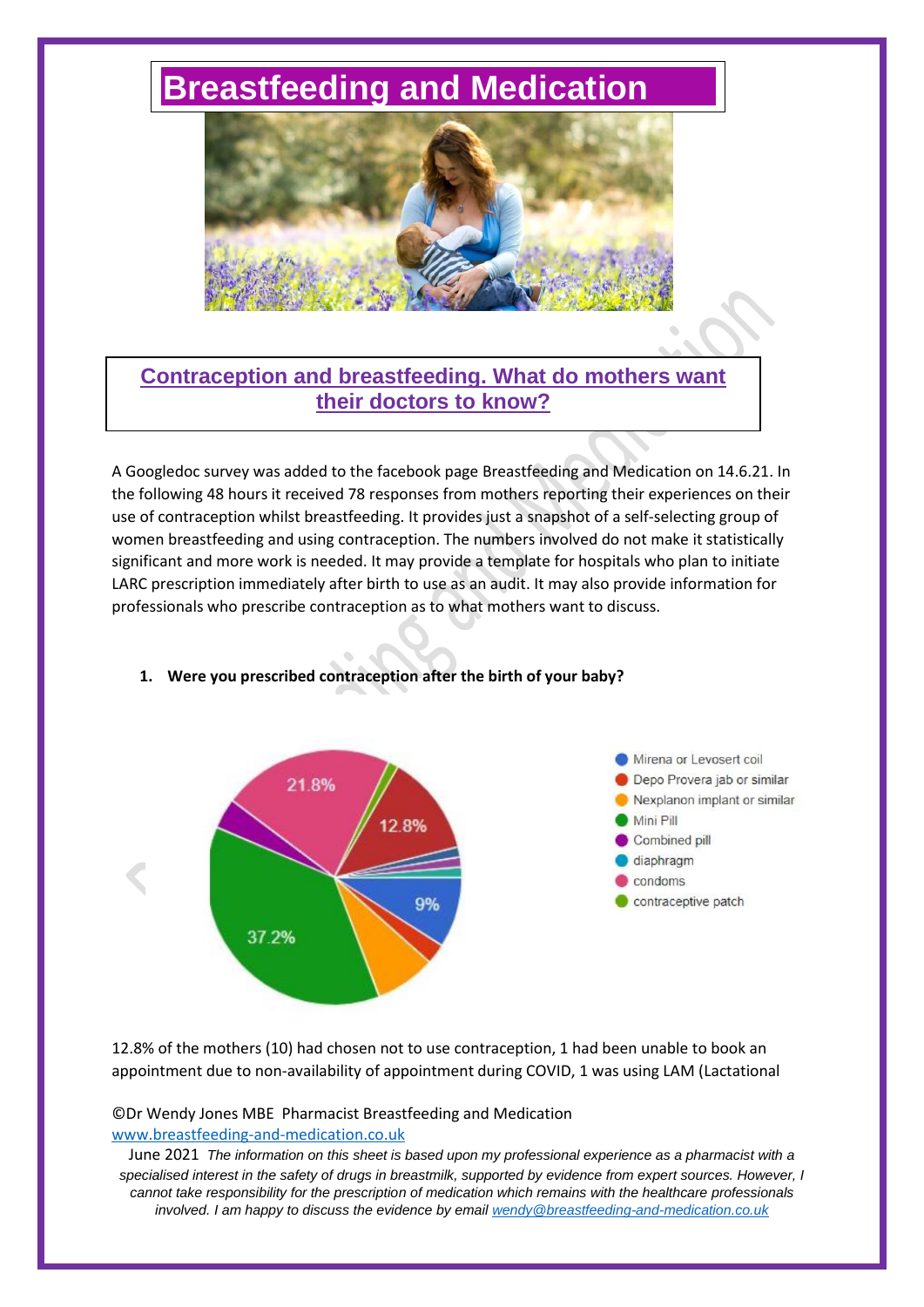amenorrhoea method), 18 were using condoms and one used the contraceptive patch, no one used the diaphragm. The most frequently cited method of contraception was not surprisingly the mini pill (37.2%).

| <b>Contraception method</b>  | $n = 77$      | ℅    |
|------------------------------|---------------|------|
| Mirena or lovosert coil      | 7             | 9    |
| Depot Provera or similar     | $\mathcal{P}$ | 2.6  |
| Mini Pill                    | 29            | 37.2 |
| Combined pill                | 3             | 3.8  |
| Nexplanon or similar implant | 6             | 7.7  |
| chose not to use             |               |      |
| contraception other than LAM |               |      |
| or natural FP                | 10            | 12.8 |
| condom                       | 18            | 23   |
| contraceptive patch          | 1             |      |
| still waiting for app        |               |      |

Number of responses: 77 responses.

The age of the baby when contraception was initiated ranged from a few days to 25 months. Twenty-eight (36%) initiated contraception between 6 and 8 weeks, the time of the normal postnatal check.

#### **Did you notice any effect on your baby or milk supply after beginning the contraception?**

52 (66.7%) responses highlighted no effect on the baby or milk supply, 21 not applicable but 5 (6.4%) reported difficulties.

- Depot Provera given 3 days Postpartum. Not sure as she was my first baby, but breastfeeding was a dream up until that point. Afterwards she kept coming off and never seemed satisfied. Perhaps one has nothing to do with other not sure. No idea if one influenced the other as was given no info on how the jag may affect my milk. Breastfeeding became a nightmare almost overnight and I was forced to give up feeding myself when my daughter was 3 weeks old.
- Combined pill at 2 months Postpartum. Milk supply dropped from 10oz down to 4oz per pump. I stopped sooner than I planned. My doctor assured me it wouldn't affect my feeding/supply. After my supply dropped, I researched and found I wasn't the only one
- Mini pill initiated at 8 weeks Postpartum. Decline noted but it could have been supply regulating. I continued to meet my babies needs and stopped when ready to do so.
- Mini pill initiated at 7 weeks Postpartum. Given no information on compatibility with breastfeeding by the GP. I stopped contraception after one month so I could continue breastfeeding

©Dr Wendy Jones MBE Pharmacist Breastfeeding and Medication [www.breastfeeding-and-medication.co.uk](http://www.breastfeeding-and-medication.co.uk/)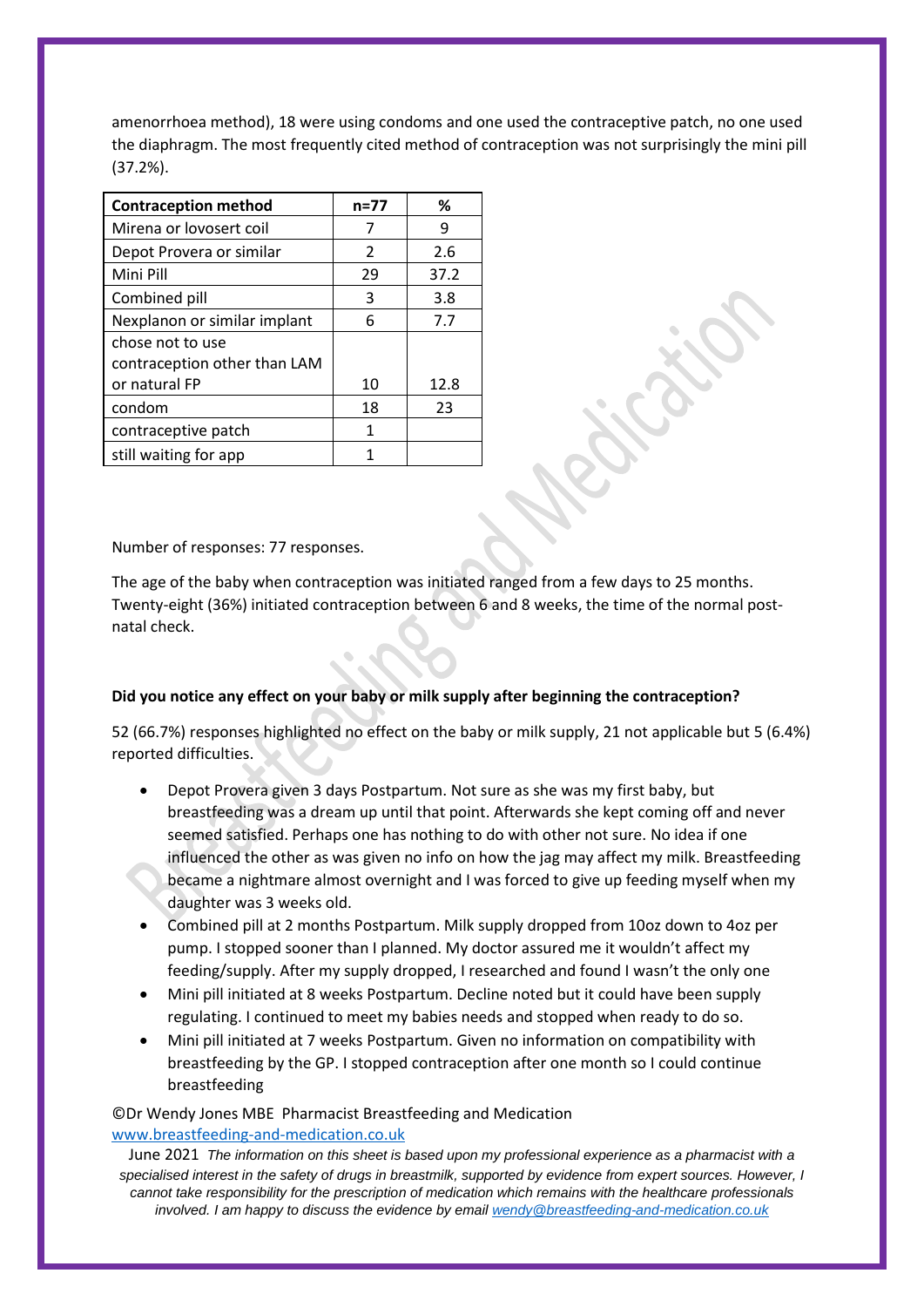• Combined pill initiated after 25 months. Lost supply & toddler stopped breastfeeding. The prescription was initiated by a nurse and the mother was not happy with the information provided. She stopped sooner than she had planned



### **Were you happy with the information you were given before beginning contraception?**

That only 27 out of 69 of the women prescribed contraception described as satisfied with the information provided is of concern. The vast majority of consultations were with GPs. It is acknowledged by most doctors that time available within consultations particularly at the post-natal check is pressurised.

#### **Do you think that your contraception influenced how long you breastfed for?**

Of the 78 responses 40 (51.3%) said that contraception had not affected how long they had breastfed. Three stated that they had stopped sooner than they planned. 18 (23.1%) responded that the question was not applicable whilst a further eleven comments (14%) were that they were still breastfeeding

# **Respondents were offered the opportunity to add open comments about contraception and breastfeeding.**

- I was pressured in to taking something at my check-up which I didn't really need and badly affected my mood. Stopped taking after first prescription.
- Yes. I felt I could not use it for fear of a reduction in milk production and changing my hormones (get bad pms so did not want to risk ill mental health because of contraception)
- My doctor refused to give me a Mirena (I had one in before I conceived) because she said it wasn't allowed until 9 months. I now know this is untrue but she wouldnt let me have one, so I have no choice but to wait. I didnt really want the mini pill but had no choice.
- No. I'm still breastfeeding but stopped POP after a month as it was affecting my mood
- Much more information should be given not just a leaflet

©Dr Wendy Jones MBE Pharmacist Breastfeeding and Medication

## [www.breastfeeding-and-medication.co.uk](http://www.breastfeeding-and-medication.co.uk/)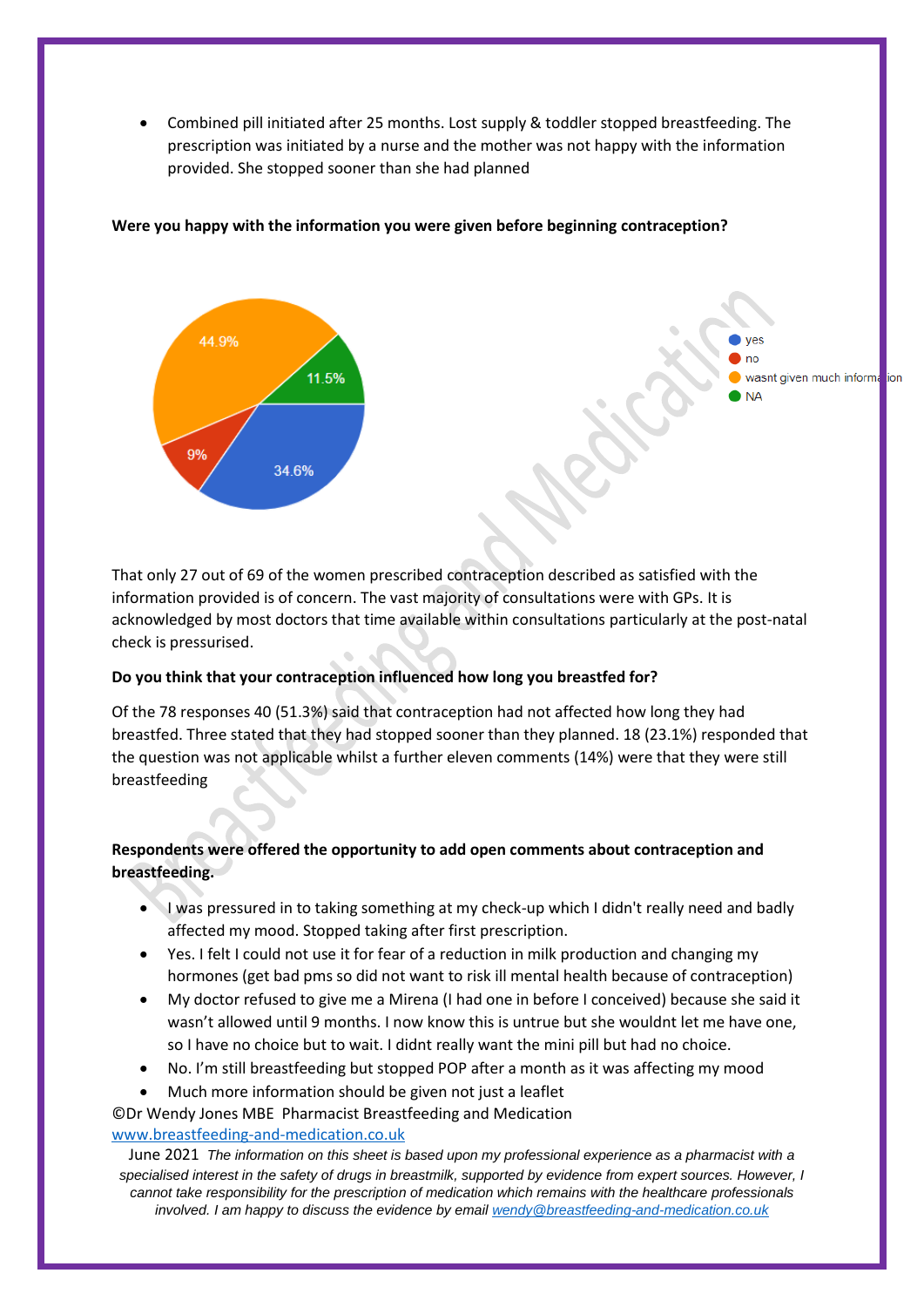- I think very little emphasis placed on breastfeeding; in mind of GP the only important thing is not getting pregnant again, not impact on breastfeeding
- The mini pill caused me to bleed randomly which I didn't realise until I reduced breastfeeding and my periods returned at around 12 months. I stopped it and used condoms
- Still breastfeeding but stopped mini pill as I was bleeding constantly on it which I wasn't warned about
- I was not asked about breastfeeding when I requested mini pill.
- Still BF at 16 months but I stopped taking the mini pill after 3 months
- On my first appointment the GP actually refused to fit the coil as I told her that I'd been having unprotected sex with my husband, but due to lactational amenorrhea hadn't had a period since before pregnancy. I told her I knew my body and that I absolutely was not pregnant. She made me do a pregnancy test (negative) and then told me to come back in 7 days, ensuring I used protection in the meantime.
- Although the information I received from the GP prior to the appointment covered postnatal, it did not cover anything for breastfeeding women whose periods had not returned.
- I had the coil which started my periods which is a massive downfall as had zero periods whilst breastfeeding without contraception
- Had POP pill from 12weeks after 1st. Massive difference! I have horrible moods on pill, much less with implant. I believe the implant made me less stressed, less emotional, and better able to deal with the disrupted sleep etc. No impact on supply whatsoever.
- I am a GP and I know that the COCP is licenced from 6weeks, but I am worried it would affect supply so didnt personally want to use it so early.
- Recently needed the morning after pill. I chose the Ella one pill. Had to lie on the online form to be able to purchase it and the in-box leaflet instructs breastfeeding mothers to pump for a week following taking the tablet and to dispose of the breast milk.
- The Dr at the sexual health clinic tried convincing me that I didn't need the implant, that breastfeeding alone was good enough. I am now on oestrogen cream/pessary as the combo of implant and breastfeeding meant I never healed properly due to my hormone levels and I had gynae issues e.g., soreness, dryness, scar was tender. The specialist would have preferred me to stop breastfeeding, but I wished to continue. Couldn't change my implant to a pill as I get migraines.
- My GP advised against coil placement until breastfeeding had ceased for 2 months
- I use the Creighton Family Planning method and breastfed my first until he was 22 months. I got pregnant when he was 17 months. I knew when I was going to ovulate and chose to try then. Breastfeeding was a fantastic way for spacing out the two pregnancies.
- I would like to have more information about how contraception can affect milk production and mood post birth
- I felt very pressured by my GP to go on the pill at my 6-week appointment. She kept telling me that breastfeeding doesn't stop you from falling pregnant, which I knew. I insisted that I did not want to go on anything as I had had a bad experience with contraception years ago.

#### ©Dr Wendy Jones MBE Pharmacist Breastfeeding and Medication [www.breastfeeding-and-medication.co.uk](http://www.breastfeeding-and-medication.co.uk/)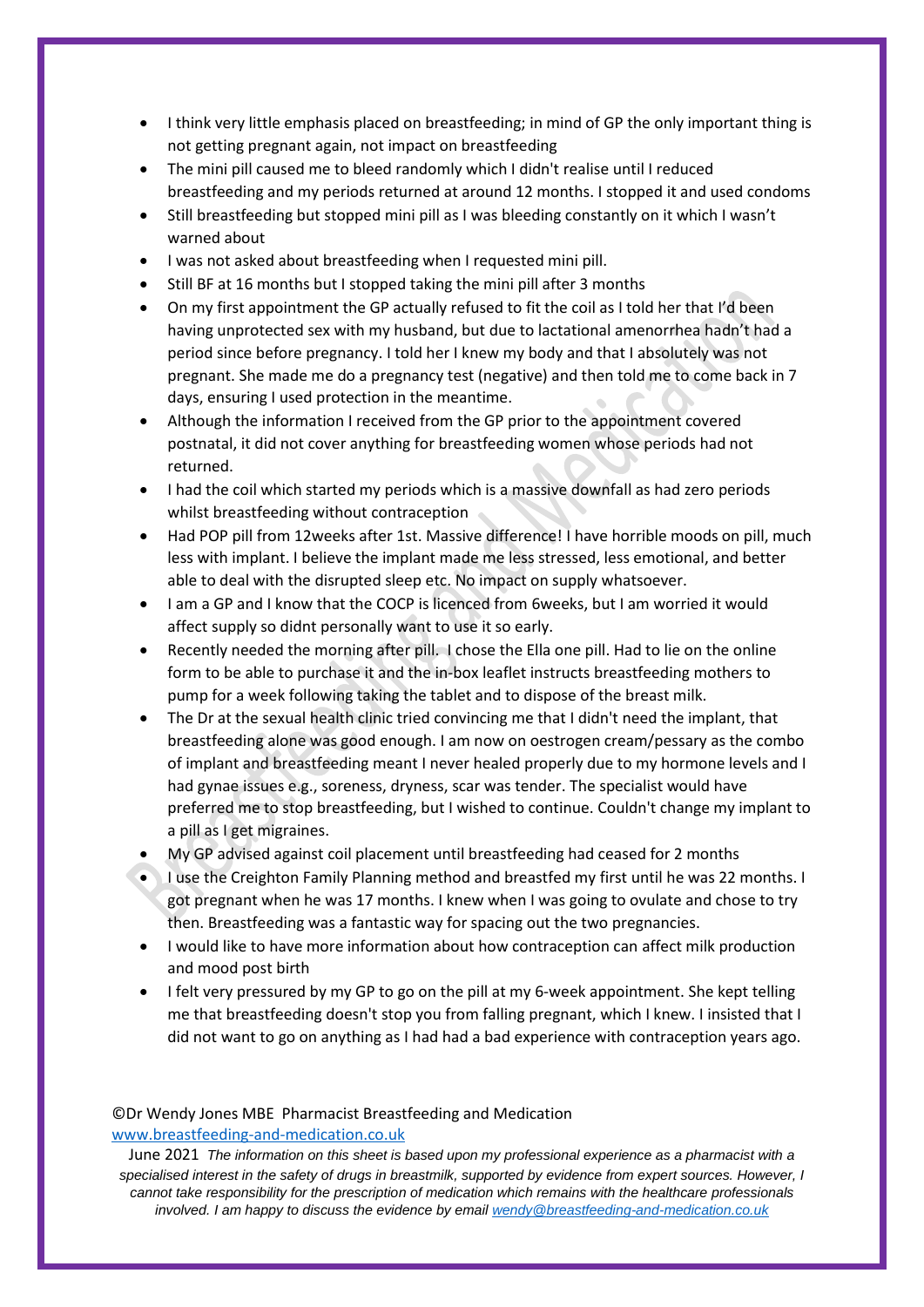#### **Discussion**

There are currently recommendations to initiate LARC (Long acting, reversible contraception) methods before women leave hospital after delivering their baby. This is to reduce the incidence of unwanted pregnancies and to provide a "one-stop" convenient place to receive contraceptive advice and prescription. This has become increasingly important during the COVID19 pandemic when it has been difficult to achieve [Immediate Postpartum Long-Acting Reversible Contraception [https://www.acog.org/clinical/clinical-guidance/committee-opinion/articles/2016/08/immediate](https://www.acog.org/clinical/clinical-guidance/committee-opinion/articles/2016/08/immediate-postpartum-long-acting-reversible-contraception)[postpartum-long-acting-reversible-contraception\]](https://www.acog.org/clinical/clinical-guidance/committee-opinion/articles/2016/08/immediate-postpartum-long-acting-reversible-contraception). [FSRH CEU: Provision of contraception by maternity services after childbirth during the Covid-19 Pandemic April 2020 [https://www.fsrh.org/standards-and-guidance/documents/fsrh-ceu-provision-of-contraception-by](https://www.fsrh.org/standards-and-guidance/documents/fsrh-ceu-provision-of-contraception-by-maternity-services-after/)[maternity-services-after/\]](https://www.fsrh.org/standards-and-guidance/documents/fsrh-ceu-provision-of-contraception-by-maternity-services-after/)[

In " Guidance on the provision of contraception by maternity services after childbirth during the COVID-19 pandemic "[https://www.rcog.org.uk/globalassets/documents/guidelines/2021-02](https://www.rcog.org.uk/globalassets/documents/guidelines/2021-02-guidance-on-the-provision-of-contraception-by-maternity-services-after-childbirth-during-the-covid-19-pandemic.pdf) [guidance-on-the-provision-of-contraception-by-maternity-services-after-childbirth-during-the-covid-](https://www.rcog.org.uk/globalassets/documents/guidelines/2021-02-guidance-on-the-provision-of-contraception-by-maternity-services-after-childbirth-during-the-covid-19-pandemic.pdf)[19-pandemic.pdf\]](https://www.rcog.org.uk/globalassets/documents/guidelines/2021-02-guidance-on-the-provision-of-contraception-by-maternity-services-after-childbirth-during-the-covid-19-pandemic.pdf) it states that:

POP: "Women can be reassured that it does not affect their breast milk supply. It can be started immediately after birth (or by day 21) without any requirement for additional contraceptive precautions"

Depot medroxyprogesterone acetate: "Depot medroxyprogesterone acetate (DMPA) can be administered immediately after childbirth and could be administered prior to discharge if other methods are unsuitable, unacceptable or unavailable. Women can be reassured that it does not affect their breast milk supply"

COC: "Combined hormonal contraception should not be started until 6 weeks after birth in breastfeeding women "

In Medications and Mother's Milk Dr Thomas Hale states that:

*Though the levonorgestrel data suggests minimal to no effect, we have received numerous reports at the InfantRisk centre of milk suppression following insertion of the levonorgestrel IUD.*

*The most sensitive time for changes in milk supply is early postpartum before lactation is established; therefore, waiting as long as possible (minimum 4 weeks) prior to use is advised. [ Queenan J. Exploring contraceptive options for breastfeeding mothers. Obstet Gynecol2012;119(1):1-2.] All mothers who take hormonal contraception should be counselled of possible effects on milk supply and monitored for such."*

#### **Conclusion**

©Dr Wendy Jones MBE Pharmacist Breastfeeding and Medication [www.breastfeeding-and-medication.co.uk](http://www.breastfeeding-and-medication.co.uk/) There is currently little good research on the effect of contraception and breastfeeding. It is all too easy to dismiss a mother stating that her milk supply decreased, as one of the large proportion who couldn't breastfeed. Breastfeeding practitioners across the UK and USA have raised concerns and advocated that breastfeeding women should receive full information of the compatibility with